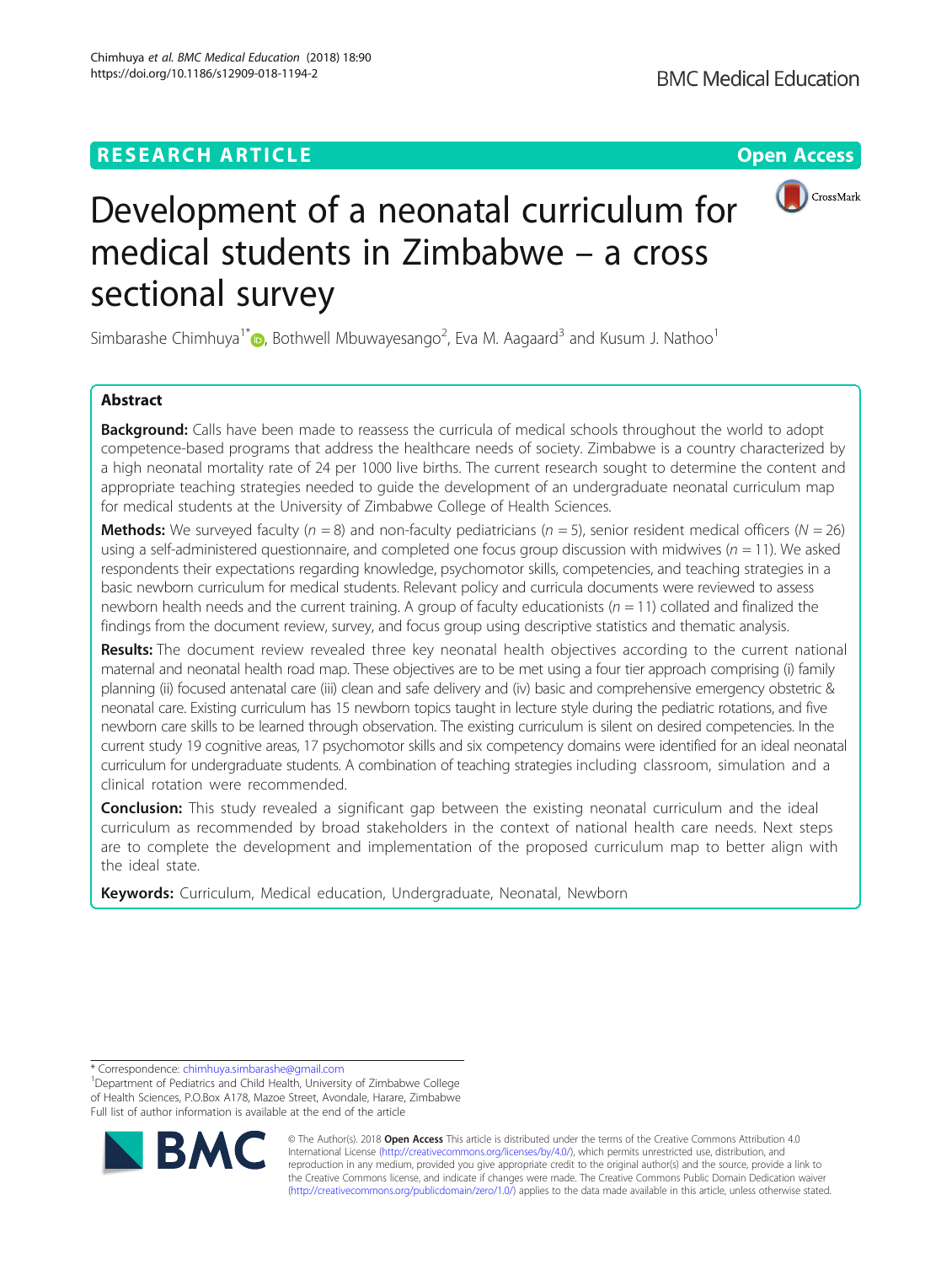## Background

By 2015, the global burden of neonatal mortality was estimated to be 2.9 million, constituting 44% of the total under-five mortality. Predominantly these deaths occurred in low and middle-income countries including India (779,000 deaths), Nigeria (276,000 deaths), Pakistan (202,400 deaths), China (157,400 deaths), and Democratic Republic of Congo (118,100 deaths), which contributed more than 50% of the burden [\[1](#page-8-0)]. Sub-Saharan Africa and Southern Asia have both the worst mortality burden and achieved the slowest reduction in mortality rates between 1990 and 2015.

The major causes of newborn deaths worldwide are preterm complications, intrapartum events, and infectionrelated illness. Low-cost interventions are available that can reduce these causes of neonatal mortality by 58, 79, and 84%, respectively [[2\]](#page-8-0). These include investing in care during labor, through the first week of life, improving the maternal and newborn quality of care and reducing inequities in care by reaching out to every woman and newborn. On this background, the Every Newborn Action Plan (ENAP) was created as a global roadmap and renewed commitment to end preventable newborn deaths and stillbirths by 2035 [\[3\]](#page-8-0).

Zimbabwe is among the countries that, despite a reduction in under-five mortality rate from 102 (1999) to 75 (2015) failed to achieve its Millennium Development Goal (MDG) target of 34 deaths per 1000 live births per year [[4\]](#page-8-0). The neonatal mortality rate remained unchanged at 29 per 1000 live births during the same period. A national integrated health facility assessment (NIHFA) report on the state of healthcare facilities and quality of service in health institutions in Zimbabwe highlighted significant knowledge and skills gaps among health workers in man-aging common newborn conditions [\[5](#page-8-0)]. The transfer of neonatal skills to healthcare workers must begin in the undergraduate period and continues throughout the career of healthcare professionals [\[6](#page-8-0)–[9\]](#page-8-0).

In response, the Zimbabwe Ministry of Health and Child Care (MOHCC) has been implementing a number of in-service training programs targeting nurses, midwives, and doctors at the primary and secondary care level. These programs include, among others, Helping Babies Breath, Kangaroo Care, Baby Friendly Hospital Initiative (BFHI), Community Based Distributor (family planning), Basic Emergency Obstetric and Neonatal Care (BEmONC), Comprehensive Emergency Obstetric and Neonatal Care (CEmONC), and Prevention of Mother To Child Transmission (PMTCT) of HIV. The question that arises is how medical schools can also contribute to the initiatives through strengthening the pre-service curriculum in order to produce cadres of doctors with the relevant skills to provide essential newborn care.

The University of Zimbabwe – College of Health Sciences (UZCHS) is the largest and longest standing medical school in the country. The undergraduate medical training is divided into two phases, the preclinical (years 1 and 2) and the clinical (years 3-5) curriculum. This is followed by another 2 years of housemanship (internship) during which time the new graduand, now designated 'junior doctor' rotates through each of the departments of medicine, surgery, pediatrics, obstetrics/ gynecology, psychiatry, and anesthetics. After completing the rotations and being internally certified by each of the departments, the doctor may be deployed to other hospitals. This doctor is expected to diagnose common conditions, provide appropriate treatment, and make reasonable judgments to refer complicated cases whilst providing lifesaving care during the process of referral.

There has been a call for medical training reform within the college so that graduands are better aligned with the health needs of the country. The award of a Medical Education Partnership Initiative (MEPI) Grant to UZCHS by the US government in 2010 was pivotal in driving new medical education initiatives at the college. Partner institutions on this grant included University of Colorado School of Medicine (UCSOM), University of Colorado Denver Evaluation Center (UCDEC), and Stanford University. With collaboration from the US institutions, the Novel Education Clinical Trainees and Researchers (NECTAR) program was launched at UZCHS [[10\]](#page-8-0). The NECTAR program sought to improve faculty through medical education courses, research support, and strengthening of both undergraduate and postgraduate courses. A major objective of NECTAR was curricular review and development. This work was formally commenced in 2013. Part of the preparatory activities for this work involved identifying and adopting desired competencies for college graduands. These are: 1) medical expert 2) ethical professional 3) scholar 4) communicator/relationship builder 5) community health advocate 6) educator and 7) manager/leader. These competencies were based on the CanMeds framework [\[11](#page-8-0)]. Similar initiatives have been adopted elsewhere [[12,](#page-8-0) [13\]](#page-8-0).

## Methods

#### Context

In the existing undergraduate curriculum at UZCHS, newborn medicine is taught as a component of pediatrics. In this needs assessment we intended to develop a curriculum map [\[14](#page-8-0)] for a newborn curriculum for undergraduate medical students that may be used to prepare the students to deliver newborn health care aligned to the needs of the country. Curriculum mapping has been adopted in many settings as a useful tool to align curriculum to some required standards. It is a continuous process of reviewing the needs (of leaners, teachers and society),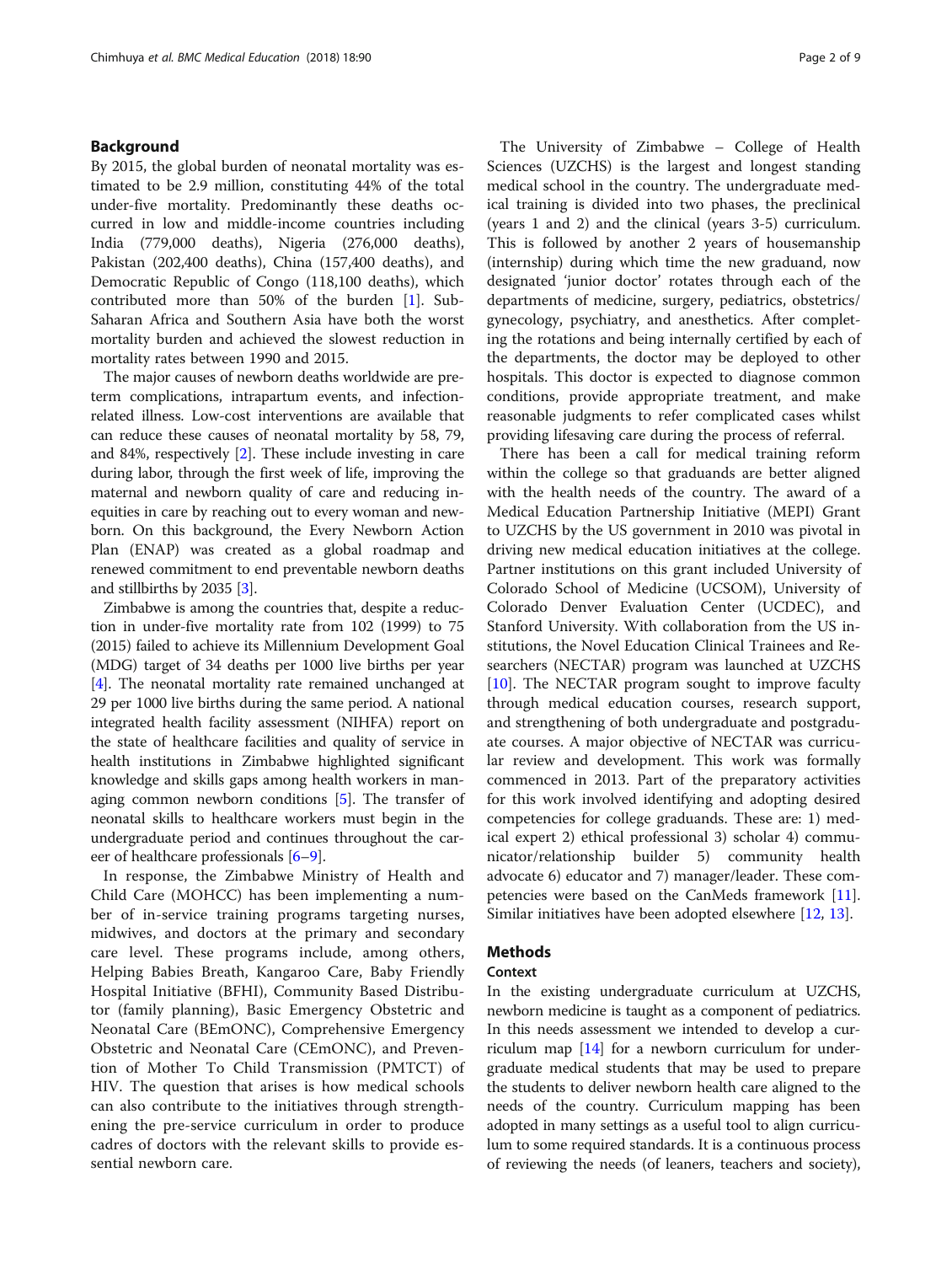scope, teaching styles, learner evaluations, learning environment as well as timetables. We sought to determine the current knowledge content and clinical skills being taught on basic newborn care, the ideal curriculum as defined by local health needs and input from experts, as well as appropriate and feasible strategies to teach the curriculum.

## Design

Cross sectional study.

## Participants

The participants in the survey were faculty and non faculty pediatricians, Provincial Medical Directors of all the nine provinces of the country, senior resident medical officers in pediatrics, and midwives working at one of the teaching hospitals.

## Data collection methods

We employed mixed methods to conduct the needs as-sessment [\[15\]](#page-8-0). These included reviewing relevant curricula and policy documents, survey of medical educators and recent granduands from the medical school, as well as holding focus group discussion with midwives.

## Document review

We reviewed key documents to guide curriculum review on newborn care including the existing (1995 version) UZCHS undergraduate curriculum working document for MBChB degree. We examined this document to establish the current content of the newborn curriculum and associated teaching strategies. We accessed the Zimbabwe Maternal and Neonatal Health Road Map 2007-2015 [[16](#page-8-0)] document for national objectives and strategies to address newborn healthcare needs. The latter document was reviewed to establish the goal state as well as identify the critical priority areas for our country.

#### Survey

We developed a structured questionnaire and distributed it to pediatricians and senior resident medical officers in pediatrics (for detail about the questionnaire see Additional file [1\)](#page-7-0). The questionnaire sought to identify stakeholder perceptions regarding the knowledge, psychomotor skills, and competencies required in a basic newborn care curriculum for medical students. We did not validate the questionnaire. On knowledge and psychomotor skills, we asked respondents to list five priority conditions or health problems of the newborn and five high priority skills they recommend to be taught to undergraduate medical students.

Respondents were also asked to tick all that applied from seven listed competency domains adopted by the UZCHS. They were not asked to assign a ranking of the competencies. We also asked the respondents to suggest ideal strategies for teaching these competencies most effectively. In this survey, we did not gather views about methods of student assessment because we felt it was not ideal timing to include this since various departments of the college including pediatrics were piloting other methods of learner assessments such as OSCE and standardized patients. In addition, we felt assessment strategy should be determined based on the level of the learning objectives. This will be part of next steps in the completion of the curriculum map.

The questionnaire was distributed to pediatric faculty  $(n = 13)$  via group email. Nonfaculty received the questionnaire by email distributed by the Paediatric Association of Zimbabwe, a professional organization of Zimbabwe pediatricians. Over 90% of pediatricians in the country were members of this association ( $n = 28$ ) at the time of the survey. Eleven pediatricians who responded in the survey also attended a subsequent group discussion to finalize the curriculum. The questionnaire was delivered physically to all junior doctors  $(n = 30)$  in the department of pediatrics at Harare Central Hospital through the office of the administrative secretary. Harare Central Hospital is a tertiary level referral center. It is one of the two teaching hospitals for the College of Health Sciences where undergraduate and postgraduate students receive training in neonatal care and other disciplines.

## Focus group discussion

One focus group discussion was held with midwives working in the neonatal unit and maternity at Harare Central Hospital ( $n = 11$ ). It was more convenient to gather the midwives into a group. The structured questionnaire was used to guide discussion, gather information and ultimately come to consensus on their opinions regarding each of the questions. Consensus was sought amongst midwifes in order to focus the discussion on key issues for the curriculum from their perspective. This mimicked the survey where we also limited responses to a certain number. One researcher mediated the discussion and guided the debate until a consensus was reached. The second researcher jotted down key notes and the final consensus statement of the group. The consensus was verified with the group at the time of the discussion.

## Analysis

Survey data were analyzed in Excel using descriptive statistics. For open ended questions and the focus group, we used inductive analysis whereby the themes emerged from the survey data. The process involved researchers sitting together and reading successive survey responses searching for meanings, recognizable patterns or ideas in the responses of participants [[17\]](#page-8-0). A list of topic codes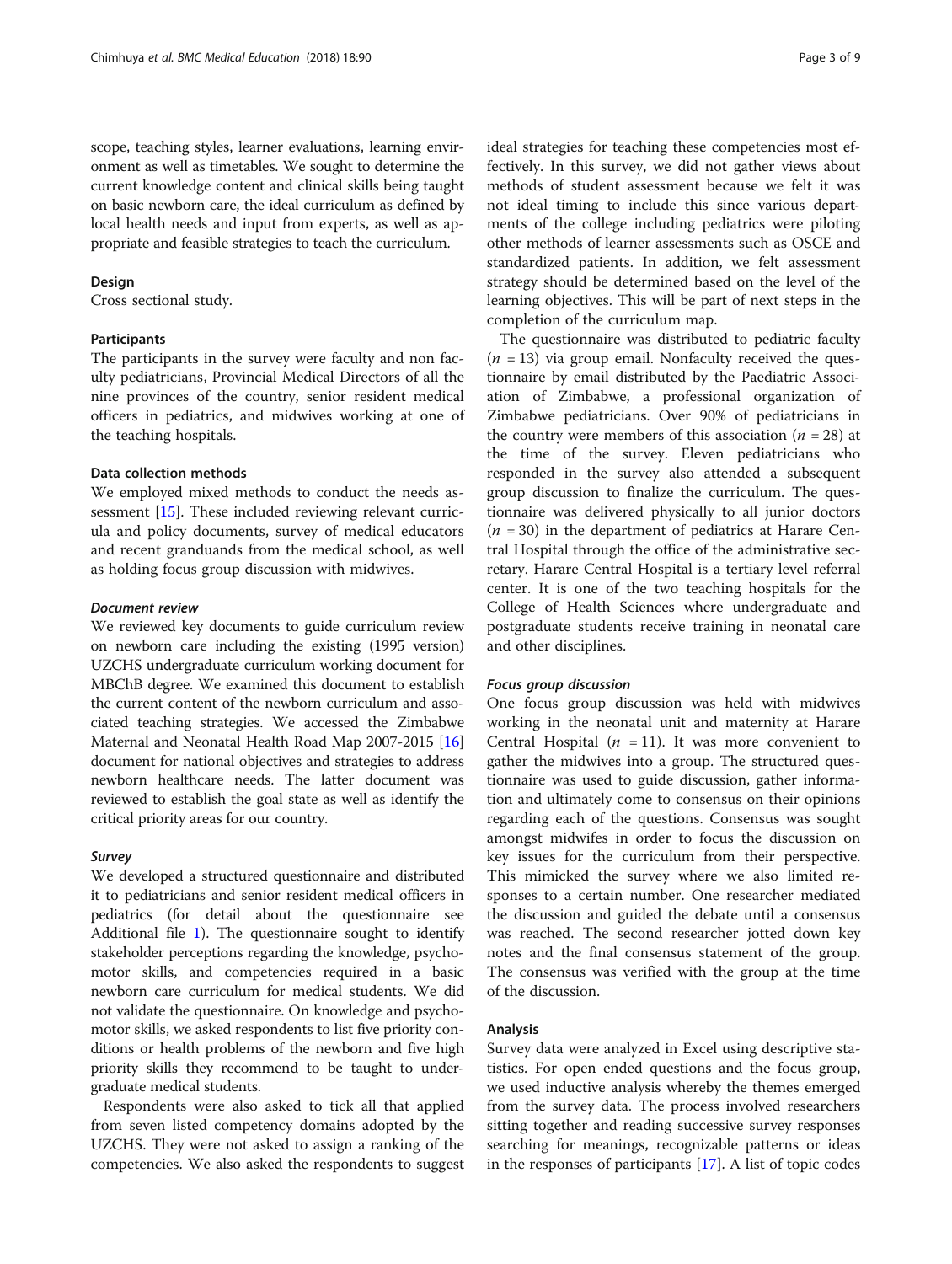was drawn. Similar topics or items expressing the same overall idea were clustered together into the final categories or themes. Disagreements were resolved through discussion.

## Results

## Document review

Through review of the existing curriculum for undergraduate medical training at the UZCHS, we identified the neonatology topics administered by the department of pediatrics during the 4th and 5th years of training. These topics are shown in Table 1 below. Lectures on neonatal surgery were recently added and delivered through the department of surgery. The main teaching strategy was didactic lectures delivered to blocks of students attached to pediatrics. Five newborn care skills to be learned through observation were listed in the students' logbook. The current curriculum is silent on desired competencies.

The second key document reviewed was the Zimbabwe Maternal and Newborn Health Road Map 2007-2015. The three road map objectives that relate to newborn care are:

- 1) To increase the availability and utilization of quality focused antenatal care including HIV Prevention of Mother to Child Transmission (PMTCT) services:
- 2) To improve access to skilled attendance at delivery including emergency obstetric and newborn care;
- 3) To improve access to quality postnatal care including PMTCT services

To meet these objectives the roadmap provides a framework that builds on four pillars. These pillars are (i)

addressing the family planning needs of women as a strategy to improve maternal health, reduce low birth weight rate, reduce preterm birth rate and reduce overall neonatal deaths; (ii) promote a focused antenatal care which prescribes a minimum 4 antenatal consultations during a pregnancy with specific activities spelt out for each consultation. These activities are aimed at identifying high risk pregnancies, diagnosis and treatment, and birth preparedness; (iii) clean and safe deliveries attended by skilled and adequately equipped health care providers; and (iv) provision of basic emergency obstetric & neonatal care (BEmONC) and comprehensive emergency obstetric & neonatal care (CEmONC).

## Survey

Thirteen of 28 (46.4%) pediatricians returned completed questionnaires within 4 weeks of receiving it. Eight of the respondents were members of faculty representing 73% faculty responders whereas the other five represented 31% of non-faculty members. Of the 30 senior resident medical officers (SRMOs) rotating through Harare Central Hospital, 26 completed and returned the questionnaire (86.7%). At the time of the survey, 14 of the responders were in the middle of the pediatric rotation whereas the other 12 were completing. Figure [1](#page-4-0) below shows the recommended content areas for the newborn curriculum in Zimbabwe as identified by pediatricians and senior resident medical officers.

Figure [2](#page-4-0) below shows the psychomotor skills identified by pediatricians and senior resident medical officers for the proposed newborn curriculum.

Six of the seven competency domains were selected by pediatricians. These are medical expert (100%), community health advocate (46.1%), ethical professional (46.1%),

Table 1 Neonatology topics and skills taught during 4th and 5th years according to the existing curriculum

| Knowledge area                                                                                                                                                                                                                                                                                                                                                                                                                                                                                                    | Knowledge area                                                                                                                                                                                                                                                                                                                                                                                                                             | Skills                                                                                                                                                                            | Teaching strategy                                 |
|-------------------------------------------------------------------------------------------------------------------------------------------------------------------------------------------------------------------------------------------------------------------------------------------------------------------------------------------------------------------------------------------------------------------------------------------------------------------------------------------------------------------|--------------------------------------------------------------------------------------------------------------------------------------------------------------------------------------------------------------------------------------------------------------------------------------------------------------------------------------------------------------------------------------------------------------------------------------------|-----------------------------------------------------------------------------------------------------------------------------------------------------------------------------------|---------------------------------------------------|
| 4th-year Neonatal Tutorials: one week<br>block teaching<br>Normal newborn/assessment of<br>gestational age<br>Resuscitation of the newborn<br>Thermoregulation<br>Low-birth weight (IUGR/prematurity)<br>Neonatal seizures<br>Neonatal sepsis<br>Neonatal jaundice<br>Congenital infections<br>Hypoxic ischemic encephalopathy (HIE)<br>Respiratory Distress in newborn<br>X-rays – general surgical condition<br>Metabolic conditions<br>Fluid & electrolytes<br>Congenital malformations<br>Feeding the newborn | 5th-year Neonatology Tutorials: one week<br>block teaching<br>Resuscitation, APGAR scores,<br>Asphyxia<br>Birth trauma<br>Hypothermia<br>Neonatal jaundice<br>Low birth-weight<br>Hypoglycemia<br>Respiratory problems (including Hyaline<br>Membrane Disease)<br>Infections and immunity<br>Antibiotics in the neonate<br>Convulsions<br>Meningitis<br>Anemia<br>Bleeding problems<br>Normal hematological values in neonates<br>Vomiting | peripheral vein puncture technique,<br>lumbar puncture,<br>endotracheal intubation,<br>cardiopulmonary (newborn) resuscitation<br>rapid glucose estimation (use of<br>qlucometer) | Classroom<br>Observe newborn<br>procedural skills |
|                                                                                                                                                                                                                                                                                                                                                                                                                                                                                                                   | Intestinal obstruction<br>Common surgical problems                                                                                                                                                                                                                                                                                                                                                                                         |                                                                                                                                                                                   |                                                   |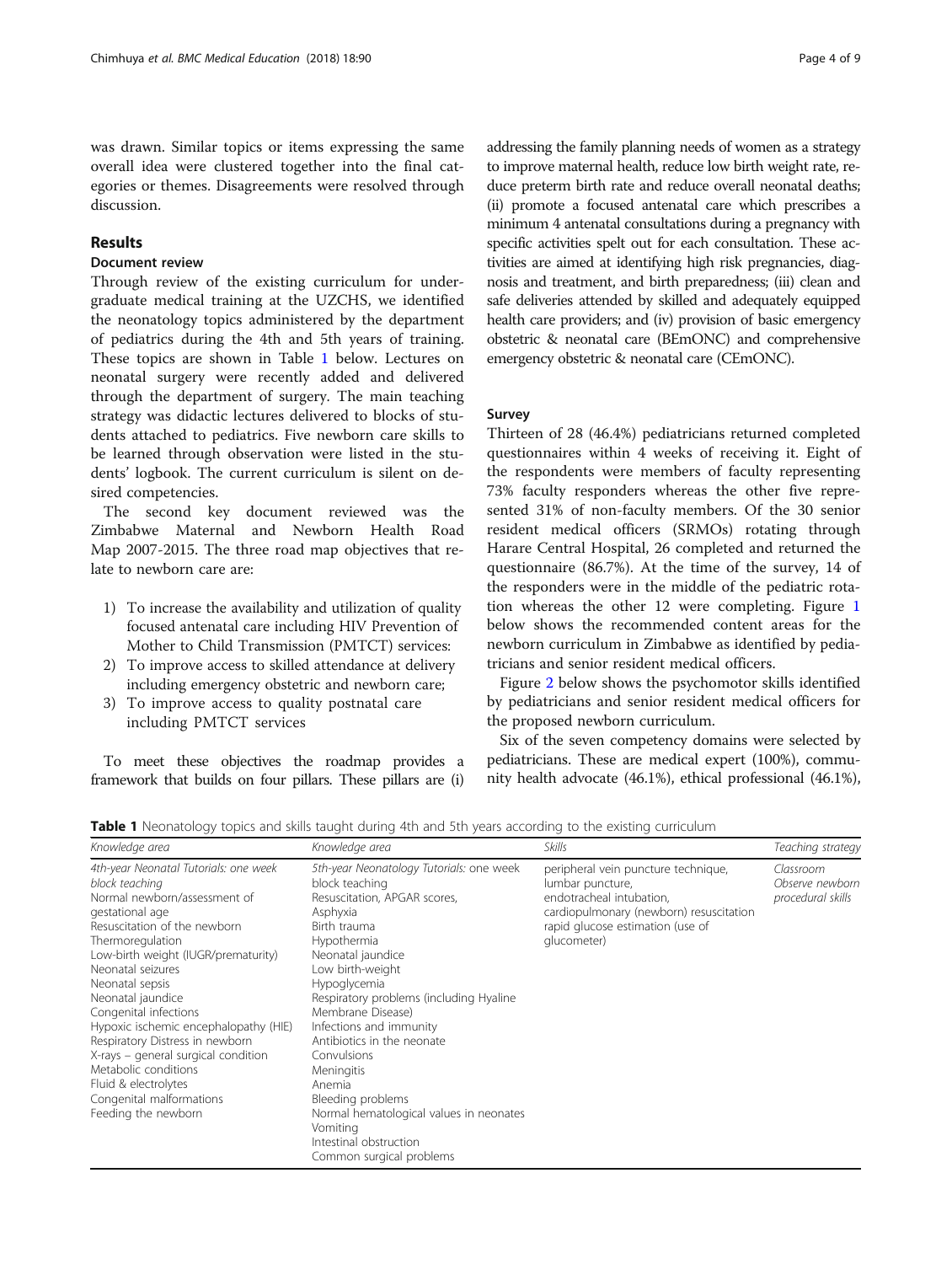<span id="page-4-0"></span>

communicator/relationship builder (46.1%), manager/ leader (46.1) and educator (15.4%).

## Teaching methods

Combinations of methods of instruction were recommended in order to effectively deliver the newborn curriculum. The most commonly recommended methods were clinical rotation on the neonatal unit and classroom teaching. During the proposed clinical

attachment, students were expected to obtain patient medical history, do formal case presentations during bedside teaching, observe and perform procedural skills.

## Focus group discussion

The focus group discussion of midwives revealed certain priorities of newborn care their observation of inadequate skills among newly graduated doctors as they

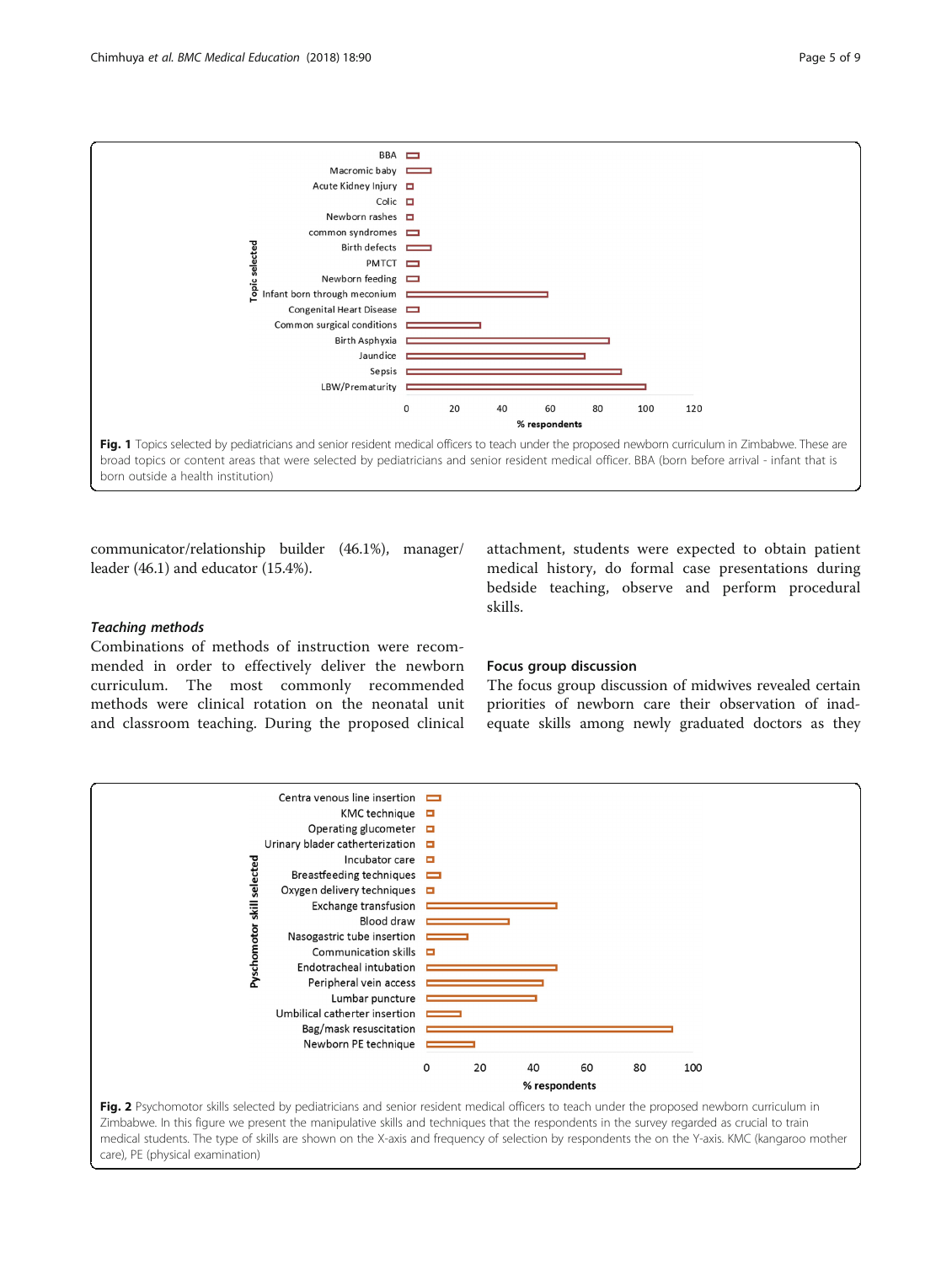rotate through the neonatal intensive care unit. The findings are shown in Table 2 below.

The results from the document review, survey and focus group of midwives were put together in a basic curriculum map as shown in Table [3](#page-6-0) below.

## **Discussion**

This needs assessment was a vital step in the development of a curriculum map for a basic newborn curriculum for undergraduate medical students at UZ-CHS. This framework highlights 19 knowledge areas, 17 critical psychomotor skills and 6 competency domains of importance in the training of medical students on newborn care. It also highlights key gaps in the current curriculum and suggests potential mechanisms by which to teach these areas. We will discuss key findings of interest with regard to competency domains, priority conditions, and teaching methods identified as critical gaps to address in order to achieve our educational goals.

The physician survey results placed the highest emphasis on producing medical experts and community health advocates for newborn health as the paramount competencies. The curriculum should, therefore, inculcate these competencies in the medical students. In addition to the routine duty of diagnosing and treating diseases, physicians should also be prepared to provide advocacy for community health and work at governance level to influence policies that advance health. They should also have sound orientation toward ethical practice and possess skills of team building among all health workers. Participants in this study considered being scholarly to be least valuable to undergraduates compared to the other competencies. Importantly, the physicians' views were similar to the midwives.

These results are consistent with HE Jeffery's view who argues that the desired goal of neonatal teaching should be to make students achieve sound competence on basic care skills that reflect the healthcare system of the society [\[6](#page-8-0)]. The attainment of higher level skills should be deferred until the postgraduate years. Thus of the seven competencies the undergraduate neonatal curriculum should strive to achieve 6 of these i.e. medical experts,

community health advocate, communicator/relationship builder, ethical professional, manager/leader, and educator. This is represented graphically in Fig. [3](#page-6-0) below.

With regards to content areas of importance, there was overlap with the current newborn topics as taught in pediatrics. Traditional topics such as birth asphyxia, acute infections, prematurity, newborn feeding, jaundice and others were recurrent. Some topics such as convulsions, fluid and electrolyte management, interpretation of X-rays, metabolic diseases, bleeding disorders and others were dropped in the current needs assessment. New topics were suggested including occupational safety, care of baby born through meconium stained amniotic fluid, and HIV. On this survey, the inclusion of aspects of HIV care (prevention of mother to child transmission) is logical given that Zimbabwe is one of the Southern African countries with a high burden of HIV/AIDS. Guidelines for the care of mother and infant in the setting of HIV infection keep changing as new evidence emerges and students need to familiarize themselves with current practice.

Some of the topics suggested are a reflection of physicians' predominant experience at tertiary level practice. These topics include congenital heart diseases, cleft lip/ palate and other surgical conditions. Such conditions are commonly encountered on the neonatal units at tertiary hospitals. Similarly, surgical conditions and infants with birth defects are often referred and managed at tertiary units such as Harare Central Hospital. However, baseline data on national prevalence are lacking locally.

With regards to teaching methods, a clinical rotation and a skills training laboratory featured prominently in the survey indicating a shift of focus from classroom based teaching. The recommendation for the establishment of a fully functional skills training laboratory is a noble one and in keeping with the current trend in many medical schools. The training of procedural skills using simulation manikins is becoming standard practice particularly in well-resourced settings with positive reports of satisfactory skills acquisition and acceptability by learners [[18](#page-8-0), [19\]](#page-8-0). It is also ideal in settings characterized by small size of teaching faculty. Treadwell et al. [[20](#page-8-0)]

Table 2 Knowledge, skills, and competencies suggested by midwives to teach under the proposed newborn curriculum in Zimbabwe

| Competencies                                                                                                                                                                 | Knowledge                                                                                                                                                                                                                                                                                                                                                                                                                                                                 | Practical skills                                                                                                                                                                                                                                                            |
|------------------------------------------------------------------------------------------------------------------------------------------------------------------------------|---------------------------------------------------------------------------------------------------------------------------------------------------------------------------------------------------------------------------------------------------------------------------------------------------------------------------------------------------------------------------------------------------------------------------------------------------------------------------|-----------------------------------------------------------------------------------------------------------------------------------------------------------------------------------------------------------------------------------------------------------------------------|
| <sup>o</sup> Medical expert<br>° Community health advocate<br>° Communicator and relationship<br>builder<br><sup>o</sup> Ethical professional<br><sup>o</sup> Manager/leader | Infection control and prevention – knowledge of<br>spread of infection on nursery, through direct contact<br>from patient to patient in close proximity, disinfection<br>of hands and equipment<br>Occupational safety – safe disposal of sharp objects<br>and dirty/used items, self-protection against injury or<br>injury to others<br>Protection of babies against cold exposure - during<br>clerking, bedside procedures, resuscitation, and physical<br>examination | Insertion of peripheral line – the newly qualified<br>doctors show a need for more training<br>Resuscitation of newborn babies in labor ward -<br>performing bag/mask resuscitation correctly<br>Endotracheal intubation – technique of placing<br>the tube and securing it |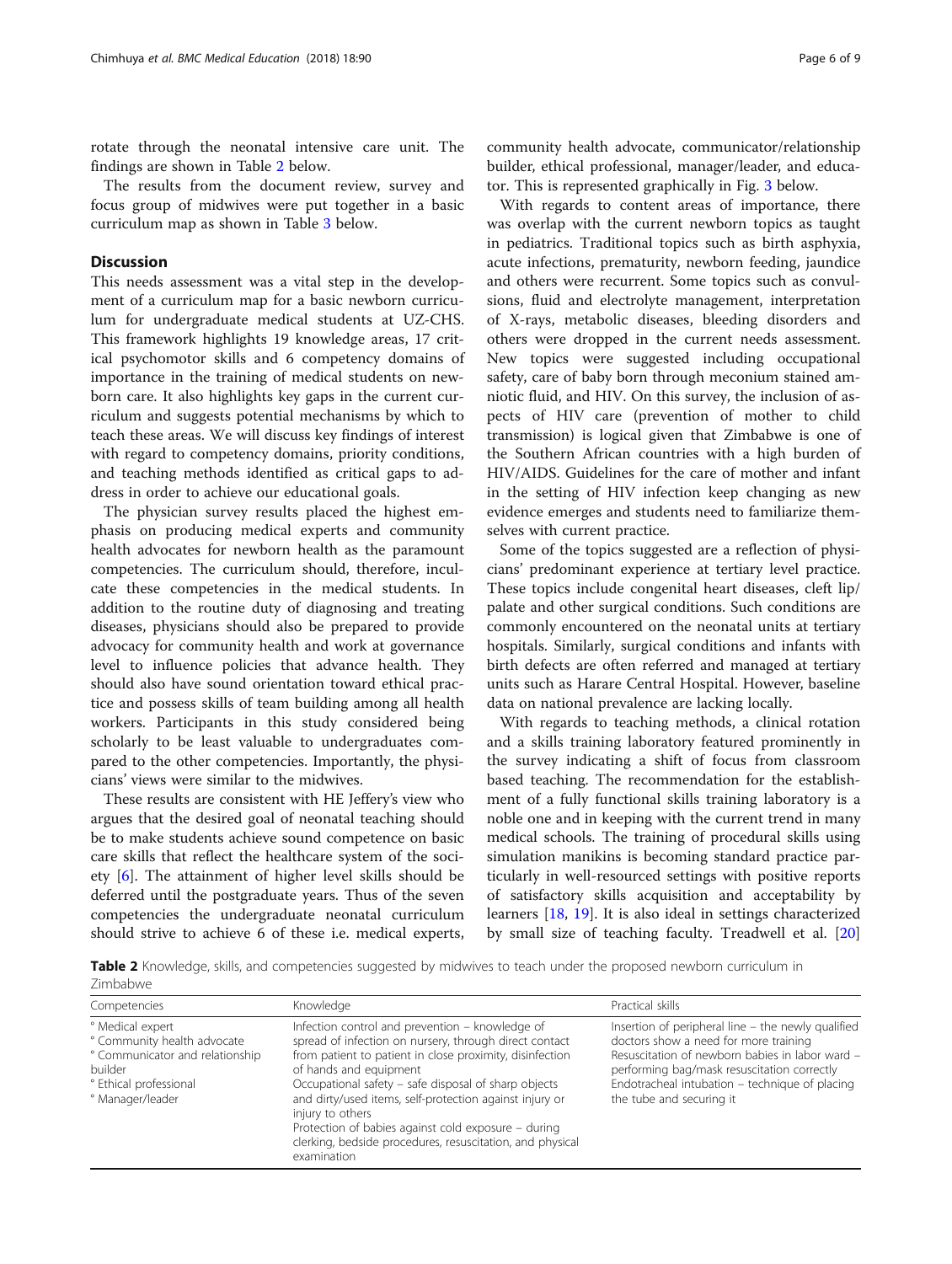| Competencies                                                                                                                                  | Cognitive/knowledge areas                                                                                                                                                                                                                                                                                                                                                                                                                                                                                                                                                                                                                                                                                                                                                                                                                                                                                                                                                                                                                                                                                                                                                                                    | Psychomotor skills                                                                                                                                                                                                                                                                                                                                                                                                                                                                                                                                                                                                                                                                                                                                                                                                   | Teaching strategies                                                                           |
|-----------------------------------------------------------------------------------------------------------------------------------------------|--------------------------------------------------------------------------------------------------------------------------------------------------------------------------------------------------------------------------------------------------------------------------------------------------------------------------------------------------------------------------------------------------------------------------------------------------------------------------------------------------------------------------------------------------------------------------------------------------------------------------------------------------------------------------------------------------------------------------------------------------------------------------------------------------------------------------------------------------------------------------------------------------------------------------------------------------------------------------------------------------------------------------------------------------------------------------------------------------------------------------------------------------------------------------------------------------------------|----------------------------------------------------------------------------------------------------------------------------------------------------------------------------------------------------------------------------------------------------------------------------------------------------------------------------------------------------------------------------------------------------------------------------------------------------------------------------------------------------------------------------------------------------------------------------------------------------------------------------------------------------------------------------------------------------------------------------------------------------------------------------------------------------------------------|-----------------------------------------------------------------------------------------------|
| Medical expert<br>Community health<br>advocate<br>Ethical professional<br>Communicator/<br>relationship builder<br>Manager/leader<br>Educator | 1. Prevention of mother to child transmission<br>of HIV (PMTCT). Students familiarize with<br>national PMTCT quidelines<br>2. Pathophysiology, causes and management<br>of birth asphyxia<br>3. Understand the care of infant born through<br>meconium<br>4. Understand the care of baby born before<br>arrival<br>5. Infection<br>a. Diagnose and manage sepsis<br>b. Understand principles of prevention and<br>control<br>6. Understand principles of protection of<br>babies against cold exposure<br>7. Problems of LBW/prematurity<br>8. Kangaroo mother care<br>9. Understand principles of newborn feeding<br>and calculate nutritional requirements<br>10. Principles of occupational safety<br>11. Pathophysiology and management of<br>neonatal jaundice<br>12. Common newborn surgical conditions<br>(gastroschisis, omphalocoel, eosophageal<br>defects)<br>13. Review of common newborn rashes<br>14. Review of common congenital heart<br>diseases<br>15. Review common birth defects (cleft lip/<br>palate)<br>16. Review common syndromes (trisomy 21, 18)<br>17. Pathophysiology of acute kidney injury<br>18. Review of causes and management of<br>macrosomia<br>19. Management of colic | Perform these procedures<br>1. Perform Bag/mask resuscitation<br>2. Perform Newborn examination<br>systematically<br>3. Administer Oxygen using different<br>techniques (nasal prongs, face mask, headbox)<br>4. Perform Blood draw from a peripheral vein<br>5. Place and secure a baby in KMC position<br>6. Assist mother to Breastfeed a baby<br>7. Insert and secure Nasogastric tube<br>8. Measure blood sugar using glucometer<br>9. Insert and secure a Peripheral vein line<br>10. Clean an Incubator after use<br>11. Communicate medical information to a<br>mother<br>Observe the following procedures<br>12. Endotracheal intubation<br>13. Lumbar puncture<br>14. Exchange transfusion<br>15. Umbilical catheter insertion<br>16. Urinary bladder catheterization<br>17. Central venous line insertion | Classroom teaching<br>Clinical attachment on a<br>neonatal unit<br>Skills training laboratory |

<span id="page-6-0"></span>Table 3 A basic map for UZCHS neonatal curriculum for medical students



Fig. 3 The complete Zimbabwe trained physician/surgeon (left) as envisioned by UZCHS in general and the competent neonatal physician (right) as espoused by the survey. The picture on the left shows the seven competencies adopted by the UZCHS. Each competency is shown as a petal of flower. The flower is a befitting reflection of that ideal graduand of UZCHS. On the right is the authors' reconstruction of the flower with the six key competencies that were identified by this survey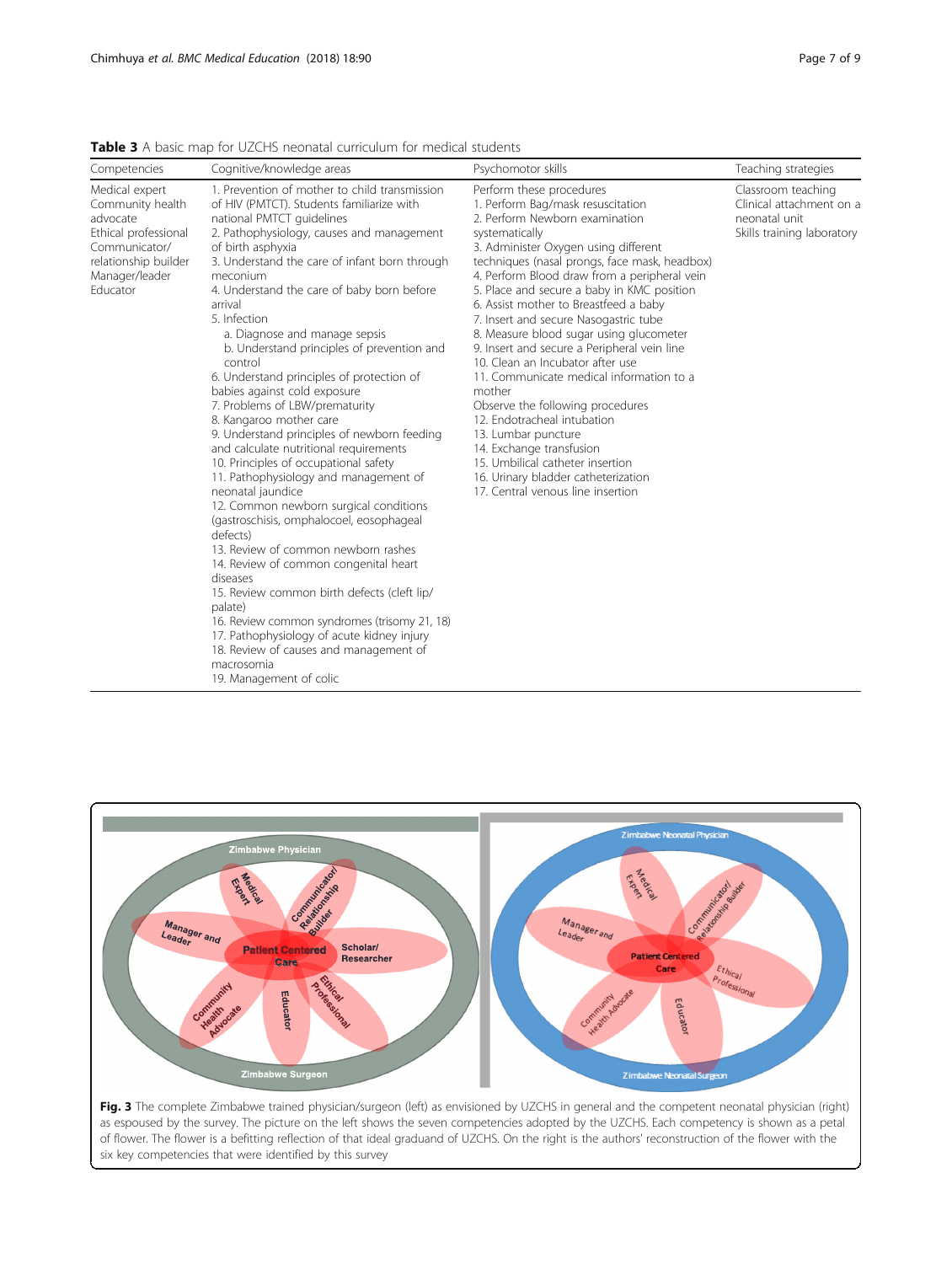<span id="page-7-0"></span>reported positive results from the implementation of newborn teaching strategy to undergraduate classes. Faced with a large number of students and inadequate faculty at the University of Pretoria, a strategy using combination of CD-ROM with 12 skills domains, supplementary lectures, and practicing in a skills laboratory in addition to a neonatal rotation was implemented.

Medical education reform is a continuous process whose primary goal is to realign curricula with the needs of the healthcare system of the society [[21\]](#page-8-0). Examples of curricula review can be found in limited resource settings too for example Rwanda [\[22](#page-8-0)] and India [[23\]](#page-8-0). In both countries there was successful development and implementation of a neonatal training program aimed at general practitioners and nurses on a background of needs assessment findings of poorly standardized care and wide variation in practices from place to place. At UZCHS a stimulating example may be derived from the successful implementation and sustenance of an HIV curriculum for final year classes of medical students of 2011 and 2012 by the Department of Medicine. Faced with a depleted faculty with only 31% posts filled, the department designed and implemented a competence based HIV curriculum delivered in 10 team-based learning sessions [[24\]](#page-8-0). Summative feedback indicated that over 90% of the students were more stimulated by the teaching strategy, enthused by the course material, and improved team spirit whereas perceived knowledge gain by students was at least 80%. This achievement in one of the college departments provides a benchmark for other similar initiatives such as the proposed neonatal curriculum mapping.

#### Practical implications

The current UZCHS curriculum review initiative should make use of the results of the needs assessment presented here and adapt toward the finalization of a comprehensive curriculum map that effectively addresses the needs in newborn care training in a formal way. The complete curriculum could be of value in other settings whose national MNH strategies share similarity with ours.

## Limitations

The topics suggested in our proposed curriculum reflect real life experiences and expectations of the participants. All the respondents in this survey had experience working in tertiary hospital setting. Some pediatricians and senior nurses had worked in the Ministry of Health and Child Welfare and had more awareness of policy, and national priority issues in newborn health. Senior resident medical officers did not have other experience except residence in the teaching hospitals. Other key stakeholders including obstetricians, surgeons and community healthcare providers were not reached out to hence the experiences of the respondents in the survey may have restricted the breadth and depth of the issues that are critical for a newborn care curriculum. This may impact on generalizability of the findings.

Although the participation of stakeholders who were reached out in the survey was overall good, we did not receive current views from the provincial medical directors of health (representing MOHCC) on newborn health priorities for the country. In addition, the relatively small number of overall participants, particularly from non-faculty physicians, may result in a combination of response bias and limited generalizability. This limitation may result in a curriculum that does not adequately reflect the health needs of our country. However, we were able to examine the MOHCC roadmap document on maternal and newborn health (MNH) 2007-2015, and align our content with that information.

## Conclusion

The study identified significant deficits in appropriateness of content and teaching strategy in the existing newborn curriculum working document for medical students at the UZCHS. The proposed content as recommended by respondents in our survey, focus group of midwives and document review is better aligned with the vision of the MOHCC. It also has a strong advantage in that it incorporates the training of basic and critical psychomotor skills at an early stage of the medical career.

## Additional file

**[Additional file 1:](https://doi.org/10.1186/s12909-018-1194-2)** Data collection tool. These are the four questions on the data collection tool that were used in this survey. The focus group discussion was also based on the same question in the data collection tool. (DOCX 15 kb)

#### Abbreviations

HEALZ: Health education advanced leadership for Zimbabwe; MBChB: Bachelor of medicine and bachelor of surgery degrees; MEPI: Medical Education Partnership Initiative; MNH: Maternal and newborn health; MOHCC: Ministry of Health and Child Care; NECTAR: Novel education clinical training and research; NIHFA: National integrated health facility assessment; PAZ: Paediatric Association of Zimbabwe; SRMO: Senior resident medical officer (also called junior doctor); UZCHS: University of Zimbabwe College of Health Sciences

#### Acknowledgments

The authors would like to greatly thank all the HEALZ trainers, trainees, and program coordinators.

#### Funding

This research was done under the HEALZ program. Authors SC and BM were scholars on the HEALZ program whilst EMA and KJN were the academic supervisors. HEALZ has been supported by MEPI funding through NIH Grant No. TW008881. MEPI is funded by the Office of the United States Global AIDS Coordinator and jointly administered by the Fogarty International Center of the National institutes of Health and the HIV/AIDS Bureau of the Health Resources and Services Administration. The research and publication however, were not funded under this grant.